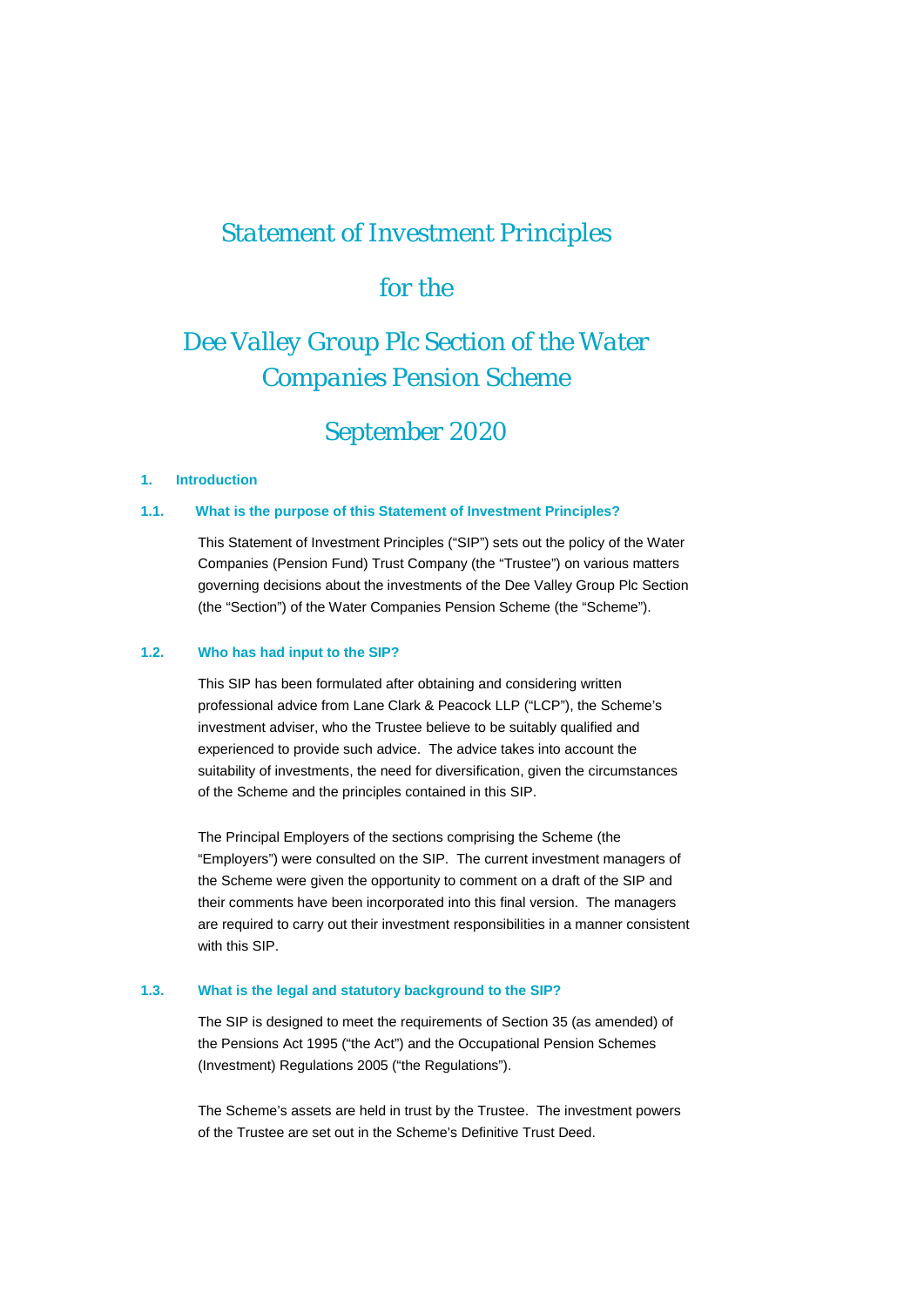The SIP also reflects the Trustee's response to the Myners voluntary code of investment principles.

#### **2. What are the Trustee's overall investment objectives?**

The Trustee's objectives are that:

- the Scheme should be able to meet benefit payments as they fall due;
- the Scheme's funding position (ie the value of its assets relative to the assessed value of its liabilities) should remain at an appropriate level. The Trustee is aware that there are various measures of funding, and have given due weight to those considered most relevant to the Scheme; and
- the Scheme should continue to benefit from the long-term support of the Employers.

# **3. What risks do the Trustee consider and how are these measured and managed?**

When deciding how to invest the Scheme's assets, the Trustee has considered a wide range of risks, including, but not limited to, those set out in Appendix A. Some of these risks are more quantifiable than others, but the Trustee has tried to allow for the relative importance and magnitude of each risk.

#### **4. Summary of the Scheme's investment strategy**

## **4.1. How was the investment strategy determined?**

The Trustee, with the help of its advisers and in consultation with the Employers, undertook a full review of the investment strategy in 2012 taking into account the objectives described in Section 2 above.

#### **4.2. What is the investment strategy of the Section?**

The Section's assets are split between:

- "return seeking" assets (eg equities and other diversified assets); and
- "risk reducing" assets (eg bonds).

When setting the split between return seeking assets and risk reducing assets, the Trustee has considered the strategic allocation and the linear de risking plan which have been assumed within the actuarial valuation as at 31 March 2017.

In practice, the Section's asset split may differ from the strategic allocation, due to decisions taken by the Trustee around the timing of any de-risking, which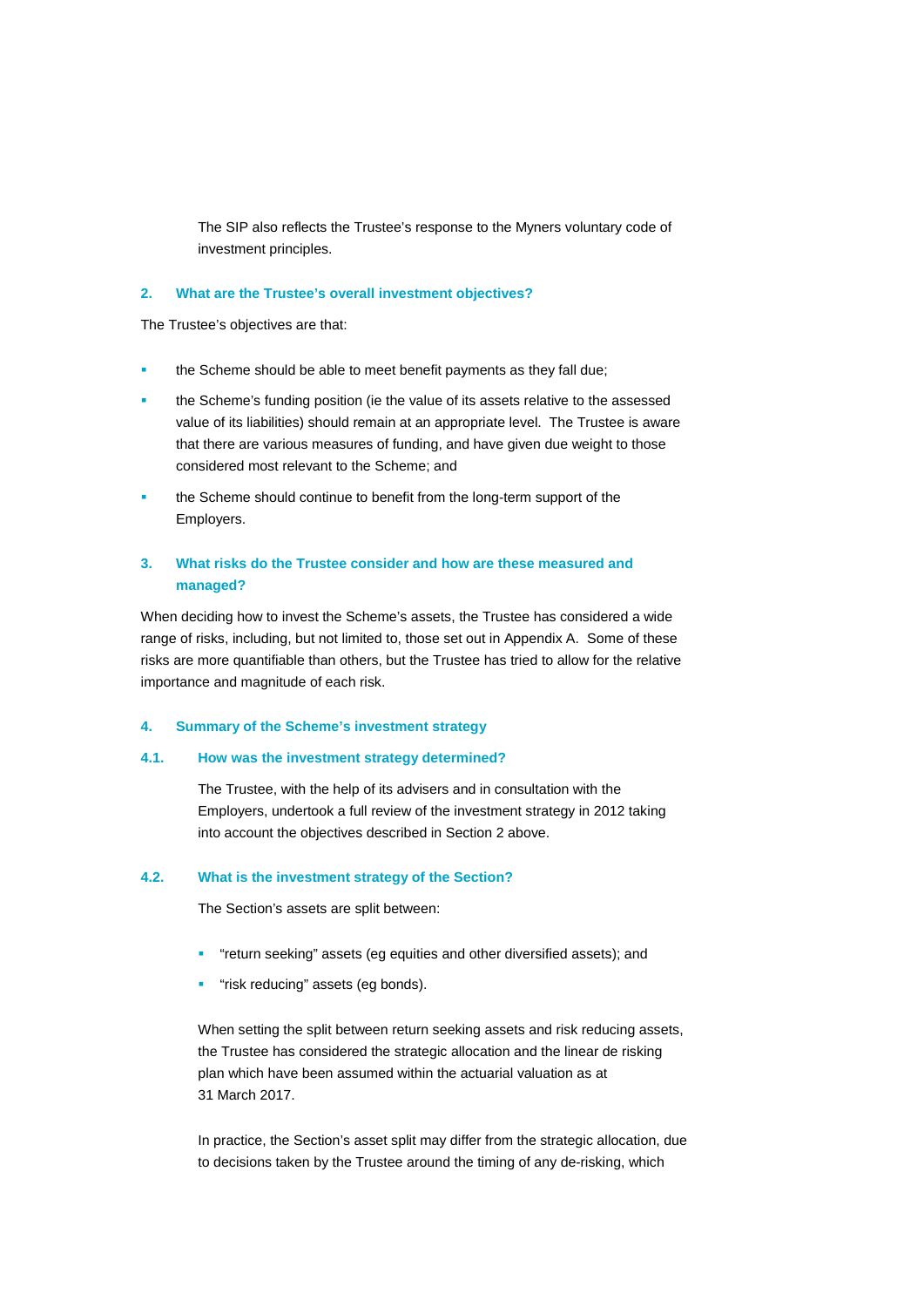have been made having consulted with the Section's sponsoring employer and having taken investment advice.

As at 31 March 2019, the broad split was:

- 0% return seeking assets; and
- 100% risk-reducing assets.

The Trustee monitors the asset allocation from time to time and if any material deviations from the strategic allocation occur, the Trustee will consider with its advisers whether it is appropriate to rebalance the assets, taking into account factors such as market conditions and anticipated future cash flows.

Details of the investment portfolios available to the Section and the underlying investment managers are set out in a separate document entitled "Water Companies Pension Scheme, Investment manager arrangements". This document also details the default split between the return-seeking portfolios. However, the Section can request a different split between the return-seeking portfolios if desired.

# **4.3. What did the Trustee consider in setting the Scheme's investment strategy?**

In setting the strategy, the Trustee considered:

- a wide range of asset classes;
- the risks and rewards of a number of possible asset allocation options;
- the suitability of each asset class within each strategy, both across asset classes and within asset classes; and
- the need for appropriate diversification between different asset classes.

#### **5. Appointment of investment managers**

#### **5.1. How many investment managers are there?**

Details of the investment managers, their benchmarks and investment guidelines are provided in a separate document entitled "Water Companies Pension Scheme, Investment manager arrangements".

#### **5.2. What formal agreements are there with investment managers?**

The Trustee has signed investment management agreements, insurance policies or application documents with the investment managers to manage the Scheme's assets, setting out the terms on which the assets are managed.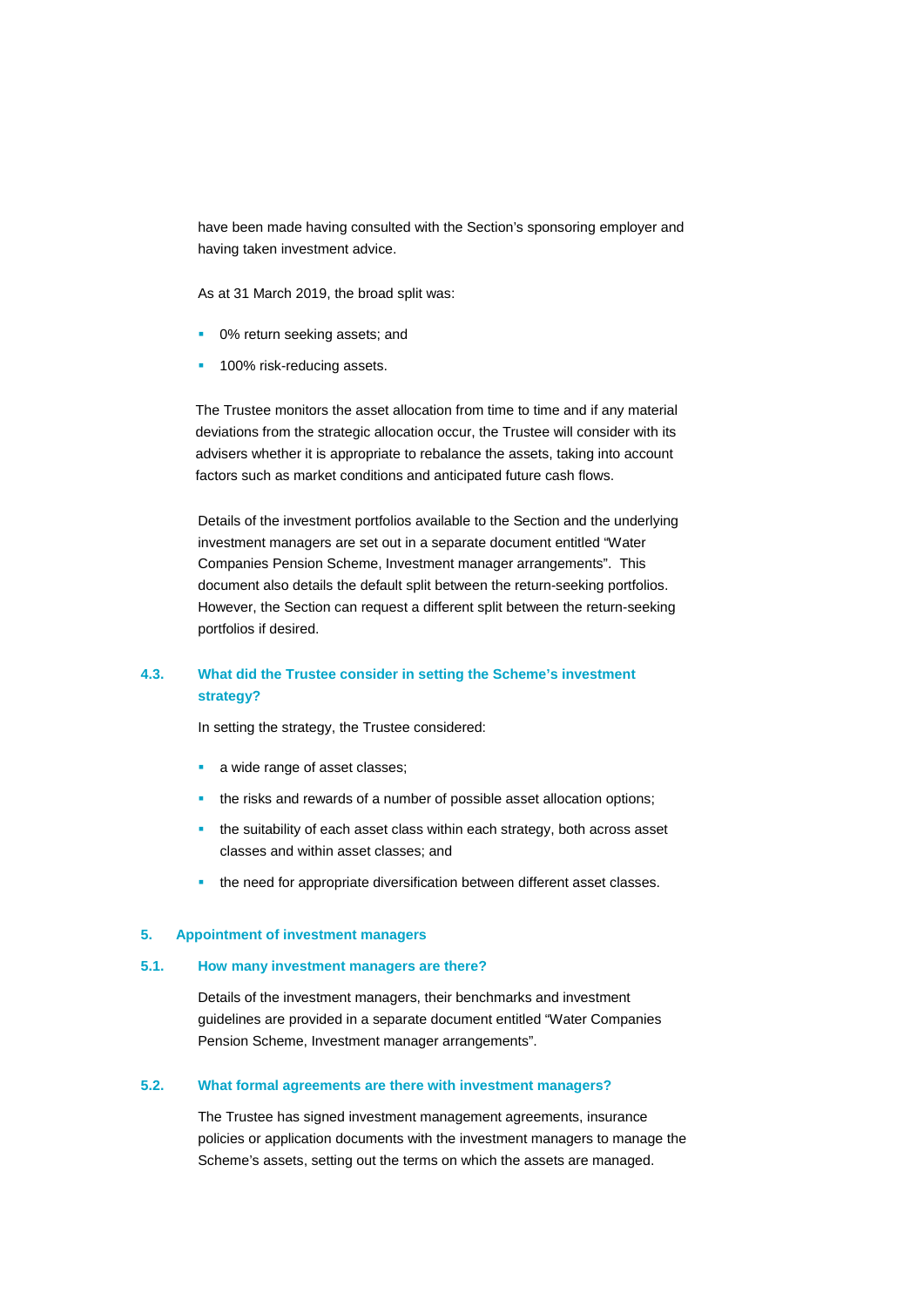The Trustee has limited influence over managers' investment practices because all the Scheme's assets are held in pooled funds, but it encourages its managers to improve their practices where appropriate.

The Trustee's view is that the fees paid to the investment managers, and the possibility of their mandate being terminated, ensures they are incentivised to provide a high quality service that meets the stated objectives, guidelines and restrictions of the fund. However, in practice managers cannot fully align their strategy and decisions to the (potentially conflicting) policies of all their pooled fund investors in relation to strategy, long-term performance of debt/equity issuers, engagement and portfolio turnover.

It is the Trustee's responsibility to ensure that the managers' investment approaches are consistent with its policies before any new appointment, and to monitor and to consider terminating any existing arrangements that appear to be investing contrary to those policies. The Trustee expects investment managers, where appropriate, to make decisions based on assessments of the longer term financial and non-financial performance of debt/equity issuers, and to engage with issuers to improve their performance. It assesses this when selecting and monitoring managers.

The Trustee evaluates investment manager performance by considering performance over both shorter and longer-term periods as available. Except in closed-ended funds where the duration of the investment is determined by the fund's terms, the duration of a manager's appointment will depend on strategic considerations and the outlook for future performance. Generally, the Trustee would be unlikely to terminate a mandate on short-term performance grounds alone.

The Trustee's policy is to evaluate each of its investment managers by reference to the manager's individual performance as well as the role it plays in helping the Scheme meet its overall long-term objectives, taking account of risk, the need for diversification and liquidity. Each manager's remuneration, and the value for money it provides, is assessed in light of these considerations.

The Trustee recognises that portfolio turnover and associated transaction costs are a necessary part of investment management and that the impact of portfolio turnover costs is reflected in performance figures provided by the investment managers. The Trustee expects its investment consultant to incorporate portfolio turnover and resulting transaction costs as appropriate in its advice on the Scheme's investment mandates.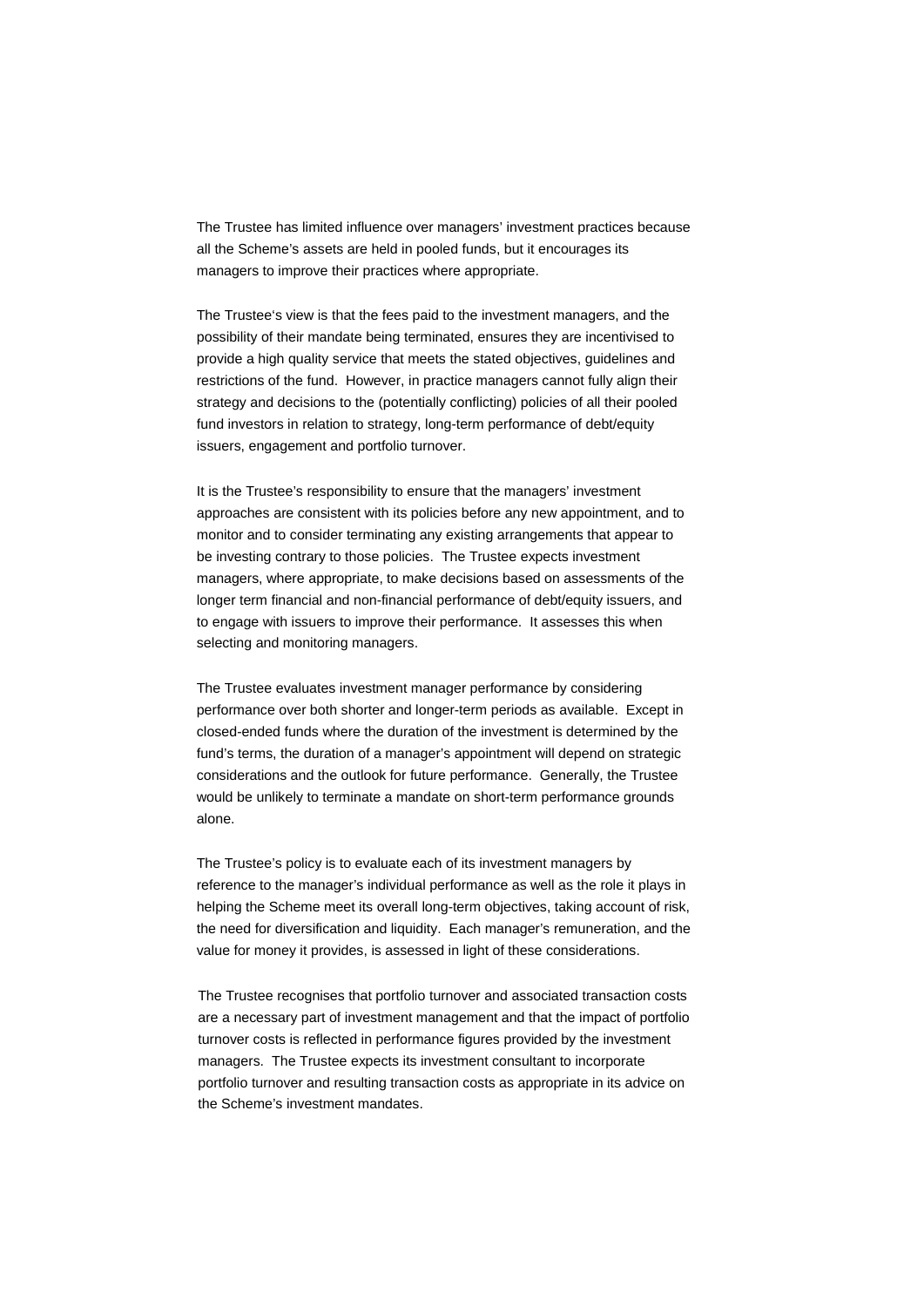#### **5.3. What do the investment managers do?**

The investment managers' primary role is the day-to-day investment management of the Scheme's investments. The managers are authorised under the Financial Services and Markets Act 2000 to carry out such activities.

#### **6. Other matters**

#### **6.1. What is the Trustee's policy on the realisation of investments?**

The investment managers have discretion over the timing of realisation of investments of the Scheme and in considerations relating to the liquidity of investments. When appropriate, the Trustee, on the administrators' recommendation, decides on the amount of cash required for benefit payments and other outgoings and informs the investment managers of any liquidity requirements.

# **6.2. What is the Trustee's policy on financially material and non-financial matters?**

The Trustee has considered how environmental, social, governance ("ESG") and ethical factors should be taken into account in the selection, retention and realisation of investments, given the time horizon of the Scheme and its members

The Trustee expects its investment managers to take account of financially material considerations (including climate change and other ESG considerations). The Trustee seeks to appoint managers that have appropriate skills and processes to do this, and from time to time reviews how its managers are taking account of these issues in practice. The Trustee has limited influence over managers' investment practices where assets are held in pooled funds, but it encourages managers to improve their practices where appropriate.

The Trustee does not take into account any non-financial matters (ie matters relating to the ethical and other views of members and beneficiaries, rather than considerations of financial risk and return) in the selection, retention and realisation of investments.

#### **6.3. What is the Trustee's policy on stewardship?**

The Trustee recognises its responsibilities as owners of capital, and believes that good stewardship practices, including monitoring and engaging with investee companies, and exercising voting rights attaching to investments, protect and enhance the long-term value of investments. The Trustee has delegated to its investment managers the exercise of rights attaching to investments, including voting rights, and engagement with issuers of debt and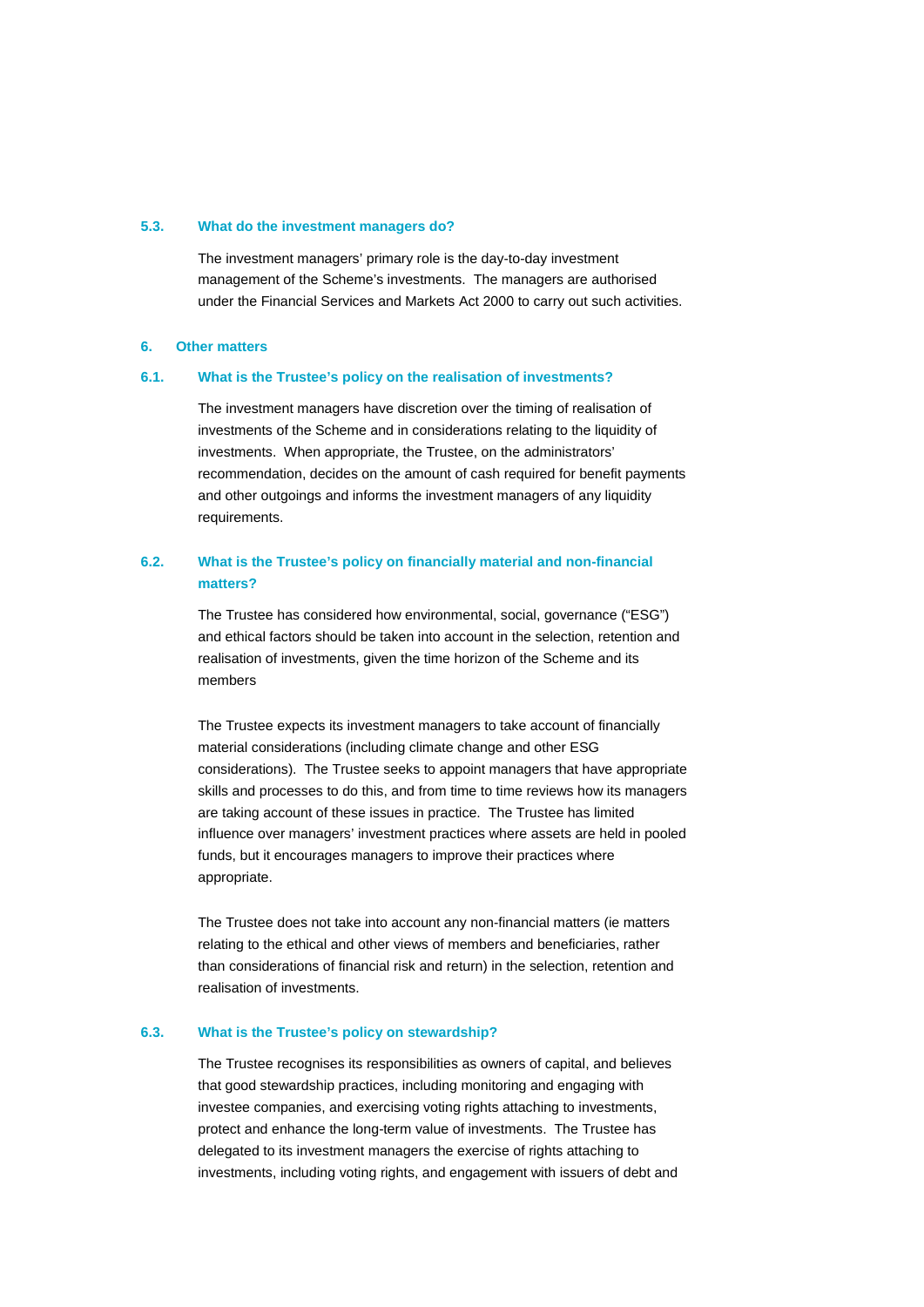equity and other relevant persons about relevant matters such as performance, strategy, risks and ESG considerations.

The Trustee does not monitor or engage directly with issuers or other holders of debt or equity. It expects the investment managers to exercise ownership rights and undertake monitoring and engagement in line with the managers' general policies on stewardship, as provided to the Trustee from time to time, taking into account the long-term financial interests of the beneficiaries.

The Trustee seeks to appoint managers that have strong stewardship policies and processes, reflecting where relevant the recommendations of the UK Stewardship Code issued by the Financial Reporting Council, and from time to time the Trustee reviews how these are implemented in practice.

However, where the Trustee holds assets in pooled funds, the Trustee has limited influence over managers' stewardship practices, but it encourages its managers to improve their practices where appropriate.

# **6.4. What are the responsibilities of the various parties in connection with the Scheme's investments?**

Appendix B contains brief details of the respective responsibilities of the Trustee, the investment managers, and the Actuary and investment consultant. Appendix B also contains a description of the basis of remuneration of the investment adviser and the investment managers.

# **6.5. Does the Trustee make any investment selection decisions of their own?**

Before making any investment selection decision of its own, it is the Trustee's policy to obtain written advice. The written advice considers the suitability of the investment, the need for diversification and the principles contained in this SIP. It is also the Trustee's policy to review its own investment selection decisions on a regular basis, based on written advice.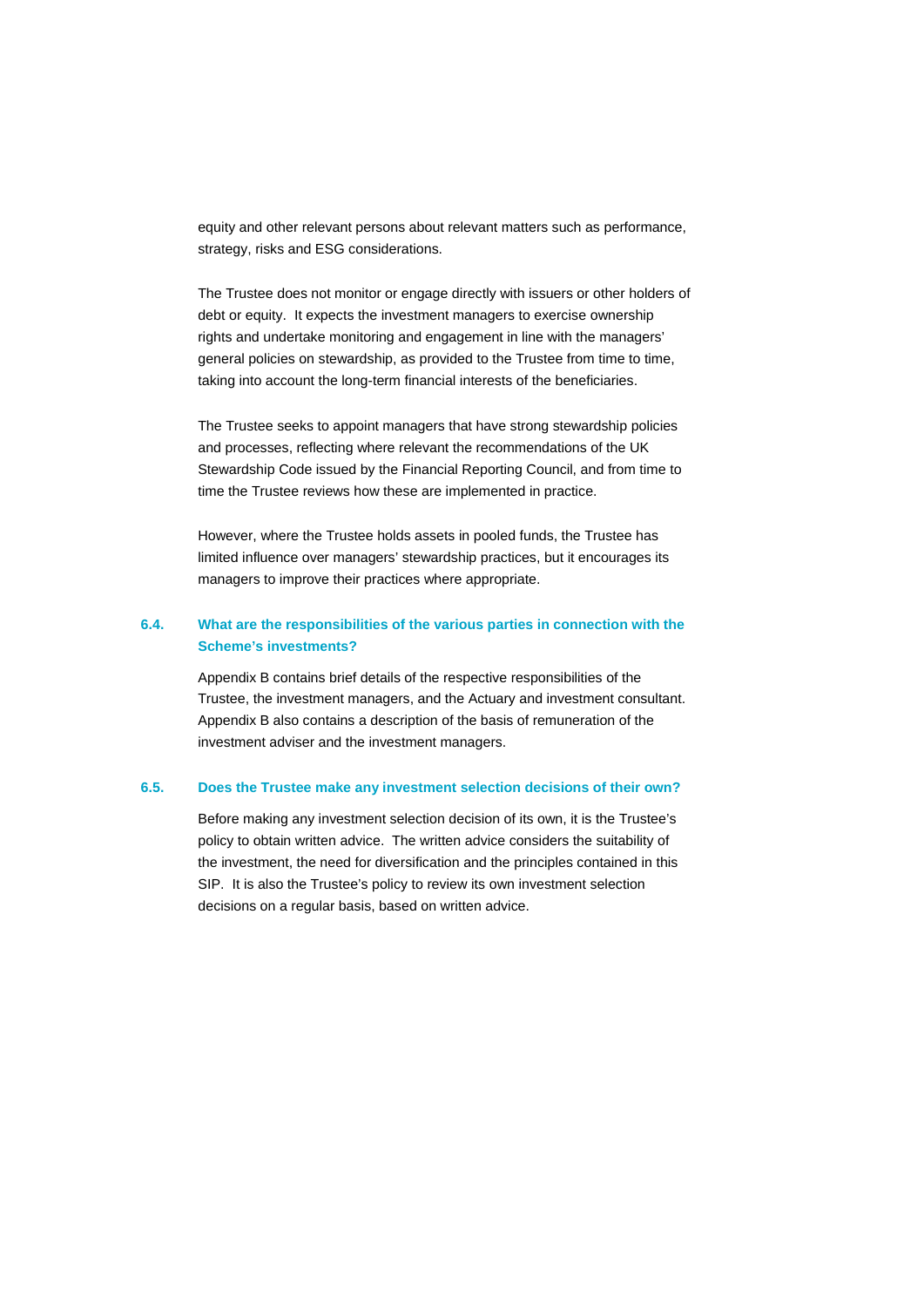#### **7. Review**

The Trustee will, from time to time, review the appropriateness of this SIP with the help of their advisers, and will amend the SIP as appropriate. These reviews will take place as soon as practicable after any significant change in investment policy, and at least once every three years.

que novo

For and on behalf of Date 18 September 2020 The Trustee of the Water Companies Pension Scheme for the Dee Valley Group Plc Section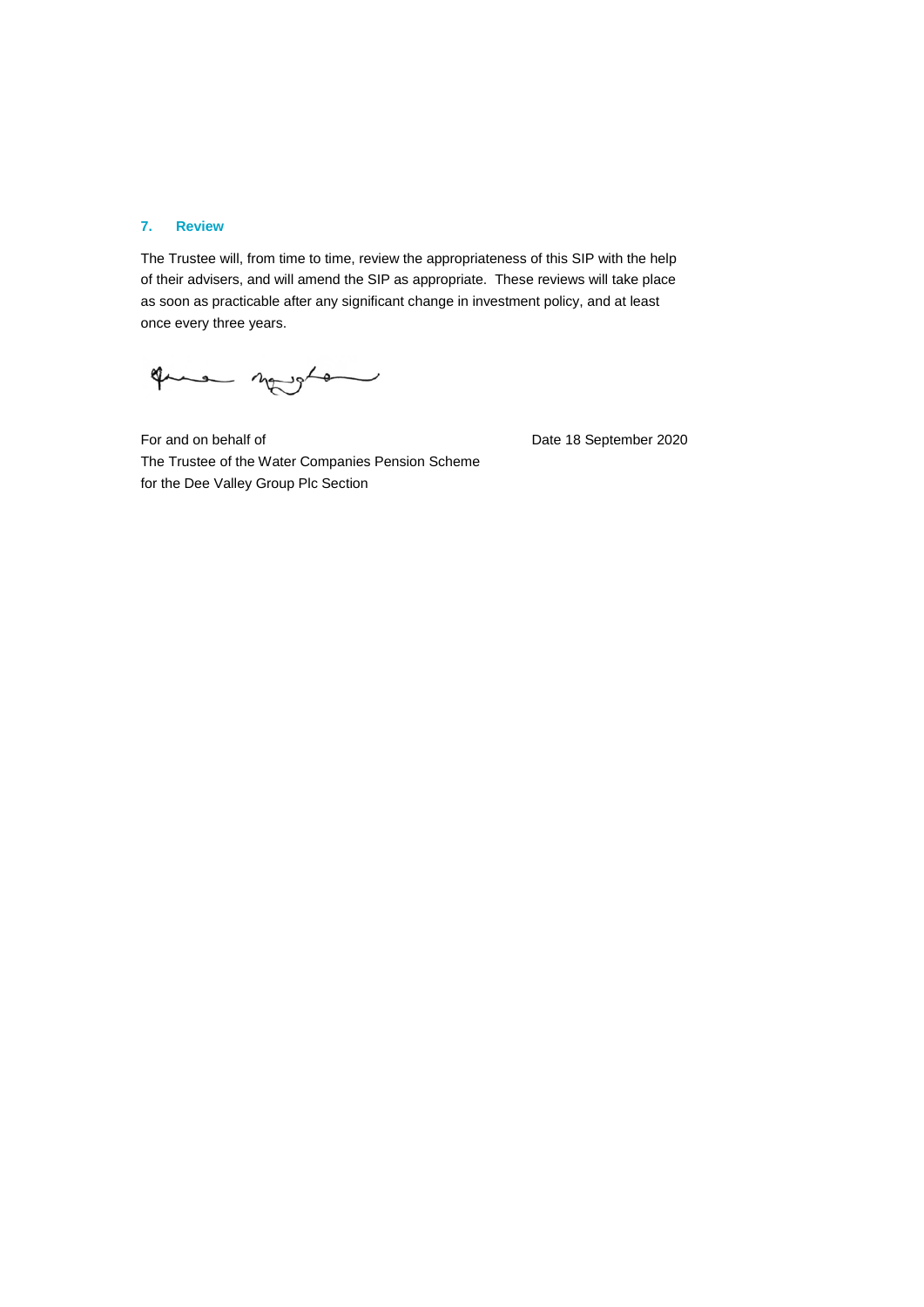**Appendix A**

# *The Trustee's policy towards risk, risk measurement and risk management*

The Trustee considers that there are a number of different types of investment risk that need to be considered. These include, but are not limited to:

# **A.1. Strategic risk**

Strategic risk is a risk that the Scheme's assets and liabilities perform differently in different financial and economic conditions. The risk has been taken into account in the Trustee's investment strategy review and actuarial valuation and will be monitored by the Trustee on a regular basis.

The Trustee will review the Scheme's investment strategy at least every three years in light of the various risks faced by the Scheme.

## **A.2. Inadequate long-term returns**

The Trustee needs to ensure that over the long term the Scheme has adequate resources to meet its liabilities. A part of this is to ensure that the Scheme obtains an adequate return in excess of price and wage inflation. The Trustee believes that, in the long term, this is most likely to be achieved by a combination of investments in equities and bonds.

# **A.3. Investment manager risk**

Investment manager risk is the risk that the investment manager fails to meet its investment objectives. Prior to appointing each investment manager, the Trustee undertook an appropriate selection exercise. The Trustee monitors the investment managers on a regular basis.

## **A.4. Risk from lack of diversification**

Risk from lack of diversification is the risk that failure of a particular investment, or general poor performance of a given investment type, could have a material adverse impact on the Trustee's ability to meet their investment objectives.

The Trustee believes that the Scheme's assets should be adequately diversified between different asset classes and within each asset class. Such diversification is implicit in the investment mandate given to the investment managers. The Trustee seeks to achieve diversification by investing in a range of pooled funds.

The Trustee regularly monitors the assets held in the Scheme to ensure that an appropriate level of diversification is maintained.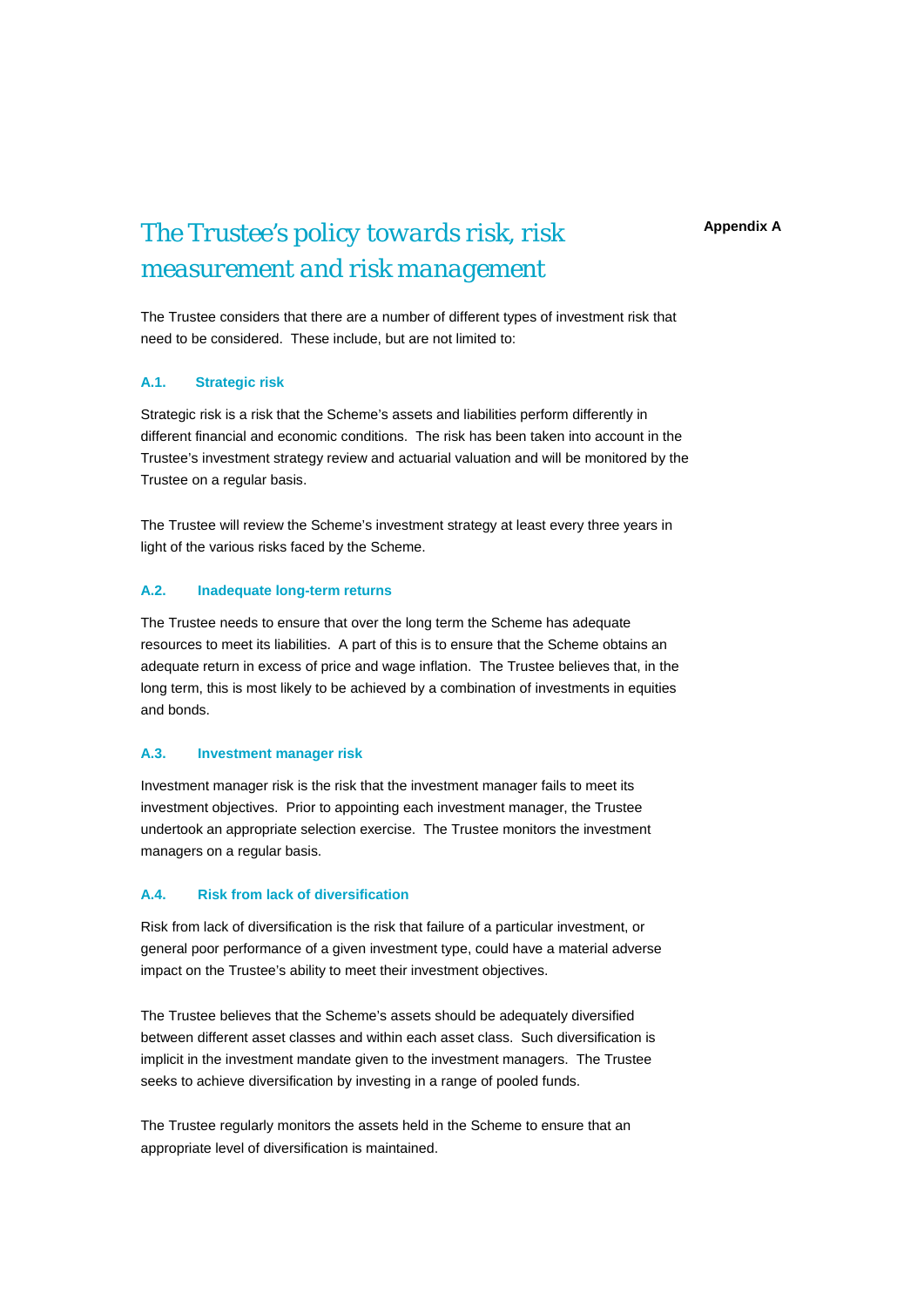# **A.5. Liquidity/marketability risk Appendix A (cont)**

Liquidity/marketability risk is the risk that the Scheme is unable to realise assets to meet benefit cash flows as they fall due. The Trustee is aware of the Scheme's cash flow requirements and believes that the risk is managed appropriately via measures described by Section 6.

# **A.6. Environmental, social and governance (ESG) risks**

Environmental, social and corporate governance (ESG) factors are sources of risk to the Scheme's investments, some of which could be financially significant, over both the short and longer term. These potentially include risks relating to factors such as climate change, unsustainable business practices, and unsound corporate governance. The Trustee seeks to appoint investment managers who will manage these risks appropriately on their behalf and from time to time reviews how these risks are being managed in practice.

## **A.7. Sponsor risk**

Sponsor risk is the risk, for whatever reason, that the sponsoring Employer is unable or unwilling to support the Scheme as anticipated. The Trustee has taken into account the strength of the Employers' covenant in setting the Scheme's investment strategy.

# **A.8. Other risks**

The Trustee recognises that there are other non-investment risks faced by the Scheme. Examples include mortality risk (the risk that members live, on average, longer than expected) and sponsor risk.

Some of the above risks are more quantifiable than others, but the Trustee has tried to allow for the relative importance and magnitude of each risk.

Together, the investment and non-investment risks give rise generally to funding risk. This is the risk that the Scheme's funding position falls below what is considered an appropriate level. In the investment strategy reviews of the Scheme, the Trustee considers how these risks, in particular the investment risks, impact the Scheme's short and medium term funding position.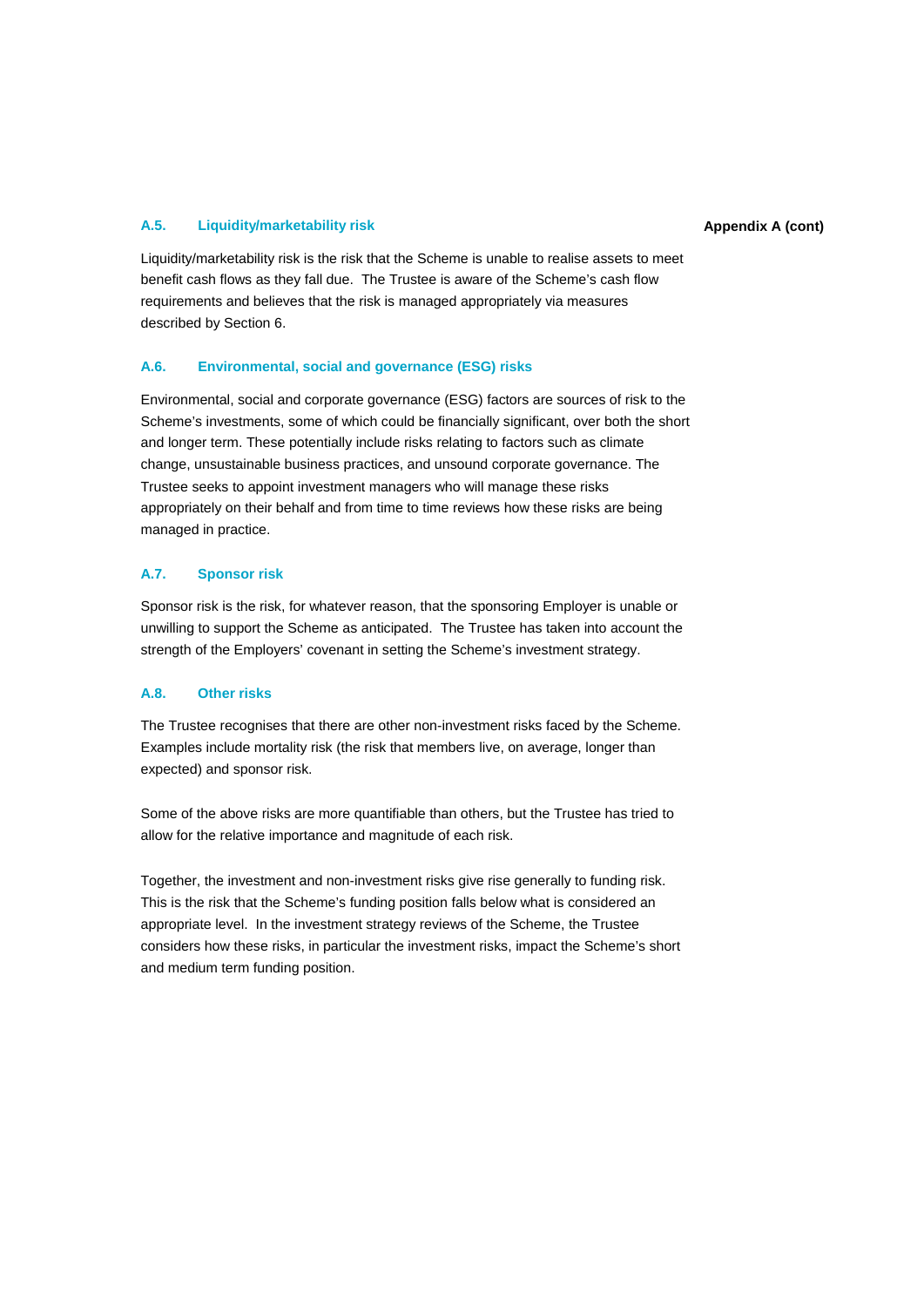# *Responsibilities and fees*

# **B.1. Responsibilities and investment decision-making structure**

The Trustee has decided on the following division of responsibilities and decision-making for the Scheme. This division is based upon the Trustee's understanding of the various legal requirements placed upon them, and their view that this division allows for efficient operation of the Scheme overall, with access to an appropriate level of expert advice and service.

# **B.1.1. Trustee**

In broad terms, the Trustee is responsible in respect of investment matters for:

- reviewing the investment policy following the results of each valuation, and / or after any review of investment strategy (eg any asset liability modelling exercise);
- appointing (and, when necessary, dismissing) the investment managers, custodians, the actuary and investment consultants;
- monitoring the exercise of the investment powers that they have delegated to the investment managers and monitoring compliance with Section 36 of the Act;
- **•** reviewing the content of this SIP from time to time and modifying it if deemed appropriate; and
- consulting with the Employers when reviewing the SIP.

#### **B.1.2. Investment managers**

In broad terms, the investment managers will be responsible for:

- managing their respective portfolios, within the guidelines agreed with the Trustee;
- providing the Trustee with regular information concerning the management and performance of their respective portfolios; and
- having regard to the provisions of Section 36 of the Act insofar as it is necessary to do so.

#### **B.1.3. Actuary and investment consultant**

In broad terms, the actuary and investment consultant will be responsible, in respect of investment matters, as requested by the Trustee, for:

**advising on how material changes within the Scheme's benefits,** membership, and funding position may affect the manner in which the assets should be invested and the asset allocation policy;